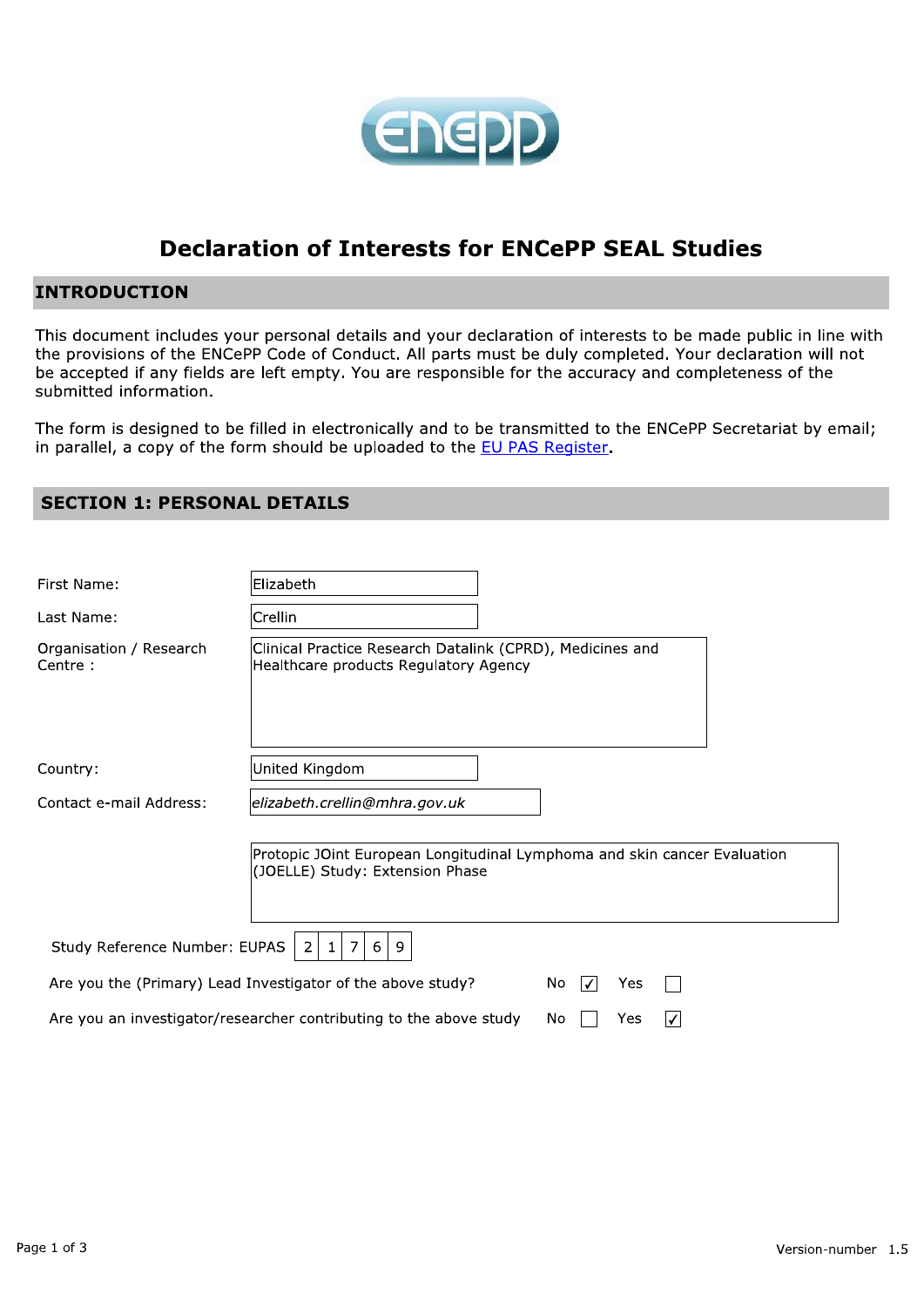In this section you must declare any interests in the pharmaceutical industry that you currently have or had within the past 3 years. If you have interests to declare please tick 'Yes' to the relevant questions. All questions in this part must be answered.

# 2.1 Employment

No  $\varnothing$  Yes  $\bigcap$ 

Yes  $\bigcap$ 

Yes  $\bigcap$ 

Yes  $\bigcap$ 

#### Employment in a pharmaceutical company during past 3 years of study application?

Pharmaceutical company includes supply or service companies which contribute to research, development, production and maintenance of a medicinal product. Employment relates to salaries currently being directly paid to you by a pharmaceutical company.

# **2.2 Financial Interest**

#### Financial interests in the capital of a pharmaceutical company?

Financial interests relate to current holding of shares of a pharmaceutical company with the exclusion of independently managed investment funds/pensions schemes that are not exclusively based on the pharmaceutical sector.

No.  $\odot$ 

No  $\varnothing$ 

# 2.3 Patent

#### Patent for a medicinal product?

Relates to a patent for a medicinal product currently owned by either you as individual or your organisation/research centre, and you as individual are the beneficiary.

#### **2.4 Consultancy**

#### Consultancy for a pharmaceutical company during the past 3 years of study application?

Consultancy refers to provision of advice or services to a pharmaceutical company excluding the concerned study and including but not limited to reviewing activities, data monitoring, statistical analysis, end point committees, regardless of contractual arrangements or any form of remuneration such as consulting fees or honoraria. Note that conference/seminar attendance is not considered a consultancy but should be indicated if subject to fee or

**No** 

 $\mathcal{L}$ 

# honorarium.

# **2.5 Strategic Advisory Role**

#### Strategic Advisory role on activities of a pharmaceutical company during the past 3 years of study application?

Participation with the right to vote on/influence the output in a (scientific) advisory board/steering committee with the role of providing advice/expressing opinions on the future strategy, direction or development activities of a pharmaceutical company either in terms of general or product-related strategy, regardless of contractual arrangements or any form of remuneration.

# 2.6 Grant / Funding

#### Grant/funding from a pharmaceutical company other than funds contemplated in the concerned study contract?

Refers to a grant or funding from a pharmaceutical company which is currently being received by your research group, irrespective of whether you are employed or a volunteer, and you receive no personal gain.

# **SECTION 3: ANY OTHER INTERESTS**

# In this section you should declare any other interests to be made known to the public.

Any other relationships/conditions/circumstances that present a potential conflict of interest, including matters relating to members of your family?

Further to the interests declared above, I do hereby declare on my honour that I do not have any further interests or facts that should be made public in relation to the conduct of the study.

Should there be any change of the above due to the fact that I acquire additional interests, I shall promptly notify the ENCePP Secretariat and complete a new Declaration of Interests detailing the changes.

 $\sqrt{\phantom{a}}$  I confirm the information declared on this form is accurate to the best of my knowledge and I consent to my information being stored electronically and published on the EU PAS Register.

Elizabeth Crellin

Date: 07/02/2019

No  $\varnothing$  Yes  $\bigcap$ 

No  $\oslash$  Yes  $\bigcap$ 



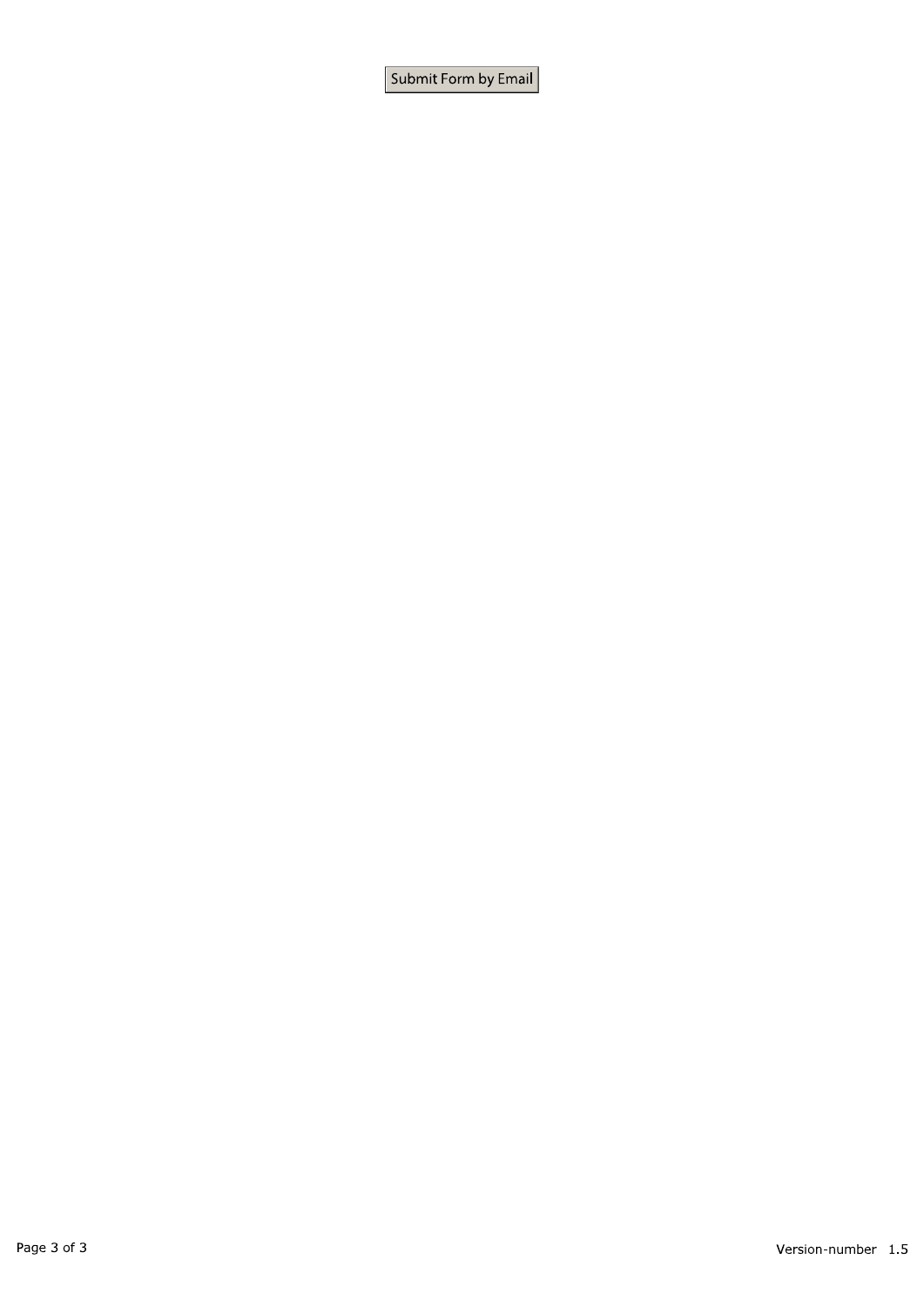

# **Declaration of Interests for ENCePP SEAL Studies**

# **INTRODUCTION**

This document includes your personal details and your declaration of interests to be made public in line with the provisions of the ENCePP Code of Conduct. All parts must be duly completed. Your declaration will not be accepted if any fields are left empty. You are responsible for the accuracy and completeness of the submitted information.

The form is designed to be filled in electronically and to be transmitted to the ENCePP Secretariat by email; in parallel, a copy of the form should be uploaded to the EU PAS Register.

| First Name:                        | ars Christian                                                                                                                                                                                      |
|------------------------------------|----------------------------------------------------------------------------------------------------------------------------------------------------------------------------------------------------|
| Last Name:                         | Lund                                                                                                                                                                                               |
| Organisation / Research<br>Centre: | Clinical Pharmacology and Pharmacy,<br>Deparment of Public Health,<br>University of Southern Denmark                                                                                               |
| Country:                           | Denmark                                                                                                                                                                                            |
| Contact e-mail Address:            | Iclund@health.sdu.dk                                                                                                                                                                               |
|                                    | Risk of Skin Cancer and Lymphoma in Users of Topical Tacrolimus, Pimecrolimus,<br>and Corticosteroids. Protopic JOint European Longitudinal Lymphoma and skin<br>cancer Evaluation (JOELLE) Study. |
| Study Reference Number: EUPAS      | 9<br>2<br>6                                                                                                                                                                                        |
|                                    | Are you the (Primary) Lead Investigator of the above study?<br>No.<br>Yes                                                                                                                          |
|                                    | Are you an investigator/researcher contributing to the above study<br>Yes<br>No                                                                                                                    |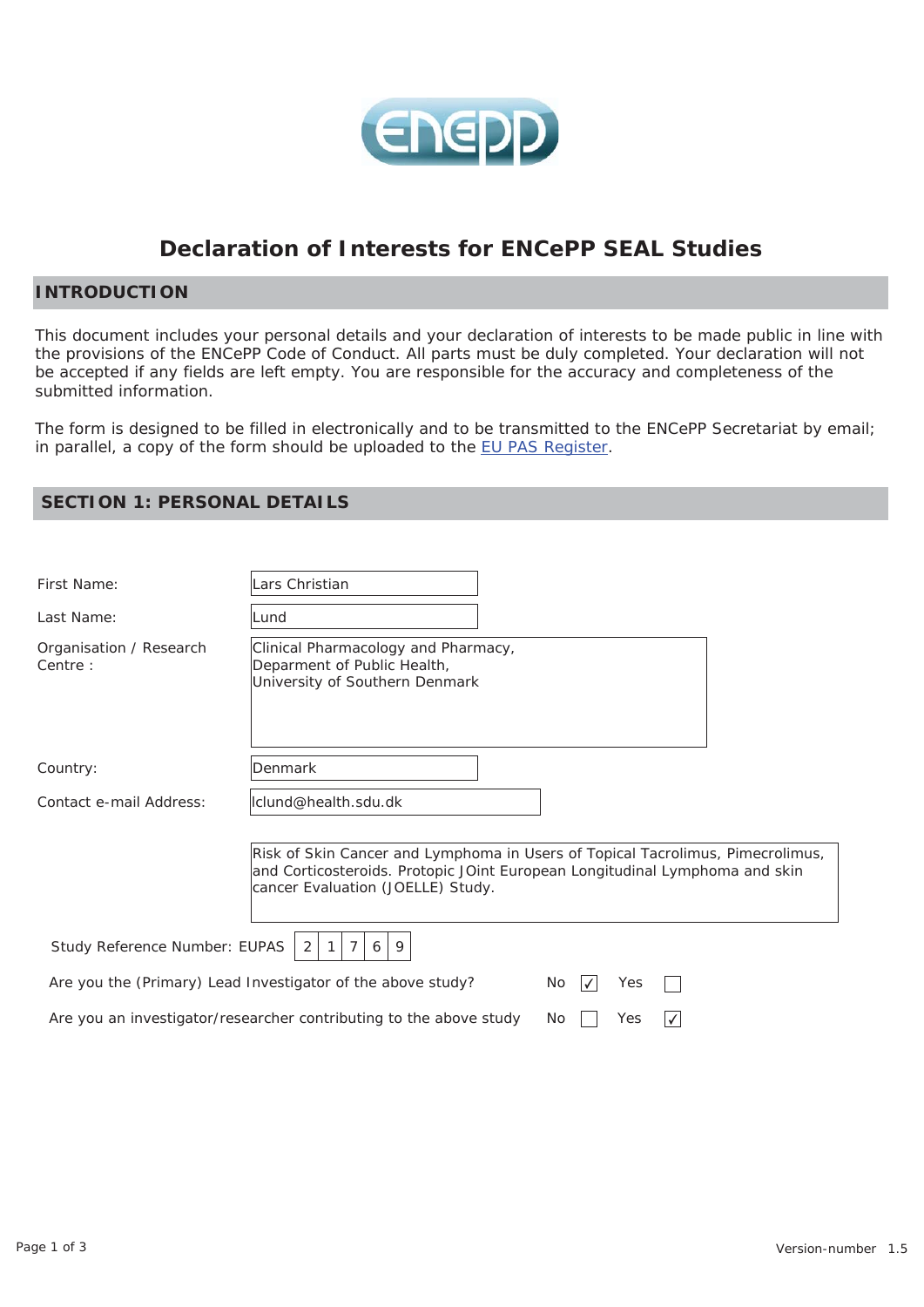In this section you must declare any interests in the pharmaceutical industry that you currently have or had within the past 3 years. If you have interests to declare please tick 'Yes' to the relevant questions. All questions in this part must be answered.

#### **2.1 Employment**  $N_0$   $\qquad \qquad N_1$  Yes  $\qquad \qquad N_2$

#### **Employment in a pharmaceutical company during past 3 years of study application?**

Pharmaceutical company includes supply or service companies which contribute to research, development, production and maintenance of a medicinal product. Employment relates to salaries currently being directly paid to you by a pharmaceutical company.

#### **2.2 Financial Interest**  $\qquad \qquad \mathsf{No} \quad \mathsf{No} \quad \mathsf{Yes} \cap \mathsf{No}$

#### **Financial interests in the capital of a pharmaceutical company?**

Financial interests relate to current holding of shares of a pharmaceutical company with the exclusion of independently managed investment funds/pensions schemes that are not exclusively based on the pharmaceutical sector.

#### **2.3 Patent**  $\bigcap_{n=1}^{\infty} P_n$   $\bigcap_{n=1}^{\infty} P_n$   $\bigcap_{n=1}^{\infty} P_n$   $\bigcap_{n=1}^{\infty} P_n$   $\bigcap_{n=1}^{\infty} P_n$

#### **Patent for a medicinal product?**

Relates to a patent for a medicinal product currently owned by either you as individual or your organisation/ research centre, and you as individual are the beneficiary.

#### **2.4 Consultancy**  $\qquad \qquad \mathsf{No} \quad \bigcirc \quad \mathsf{Yes} \quad \emptyset$



#### **Consultancy for a pharmaceutical company during the past 3 years of study application?**

Consultancy refers to provision of advice or services to a pharmaceutical company excluding the concerned study and including but not limited to reviewing activities, data monitoring, statistical analysis, end point committees, regardless of contractual arrangements or any form of remuneration such as consulting fees or honoraria.

Note that conference/seminar attendance is not considered a consultancy but should be indicated if subject to fee or honorarium.

Please specify the pharmaceutical company, types of consultancy and dates when fees/honoraria paid:

| Period:              | $\oslash$ Current               | Past                                                                                                                                                                                                               |
|----------------------|---------------------------------|--------------------------------------------------------------------------------------------------------------------------------------------------------------------------------------------------------------------|
| From Month:          | From Year:                      |                                                                                                                                                                                                                    |
|                      | Name of Pharmaceutical Company: | Menarini International                                                                                                                                                                                             |
| Type of consultancy: |                                 | Trial Physician, Clinical Trial Unit, University of Southern<br>Denmark. Trial: "Febuxostat Versus Allopurinol Streamlined<br>Trial". Sponsor: University of Dundee. Trial financed by:<br>Menarini International. |

# **2.5 Strategic Advisory Role** No  $\varphi$  Yes  $\bigcirc$

#### **Strategic Advisory role on activities of a pharmaceutical company during the past 3 years of study application?**

Participation with the right to vote on/influence the output in a (scientific) advisory board/steering committee with the role of providing advice/expressing opinions on the future strategy, direction or development activities of a pharmaceutical company either in terms of general or product-related strategy, regardless of contractual arrangements or any form of remuneration.

# **2.6 Grant / Funding** No  $\mathcal{O}$  Yes  $\bigcap$

#### **Grant/funding from a pharmaceutical company other than funds contemplated in the concerned study contract?**

Refers to a grant or funding from a pharmaceutical company which is currently being received by your research group, irrespective of whether you are employed or a volunteer, and you receive no personal gain.

# **SECTION 3: ANY OTHER INTERESTS** No  $\oslash$  Yes  $\bigcirc$

# **In this section you should declare any other interests to be made known to the public.**

Any other relationships/conditions/circumstances that present a potential conflict of interest, including matters relating to members of your family?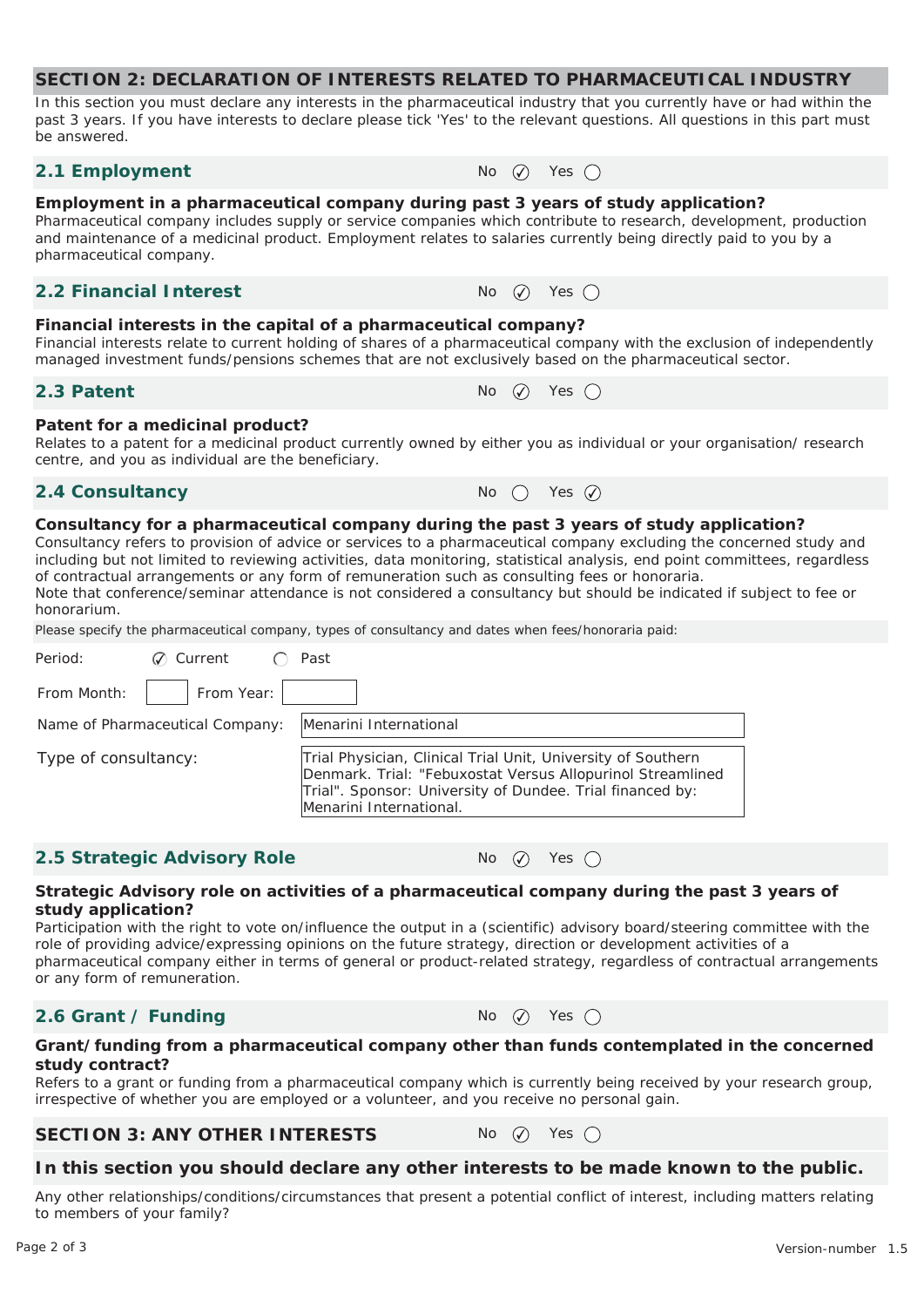Further to the interests declared above, I do hereby declare on my honour that I do not have any further interests or facts that should be made public in relation to the conduct of the study.

Should there be any change of the above due to the fact that I acquire additional interests, I shall promptly notify the ENCePP Secretariat and complete a new Declaration of Interests detailing the changes.

I confirm the information declared on this form is accurate to the best of my knowledge and I consent to my information being stored electronically and published on the EU PAS Register.

| <b>NAME</b><br><b>FULL</b><br>Lund<br>$\sim$ reports<br>$'$ lease in the set of the set of $\sim$<br>. ISTE 31 | $\ddotsc$ | 019 |
|----------------------------------------------------------------------------------------------------------------|-----------|-----|
|----------------------------------------------------------------------------------------------------------------|-----------|-----|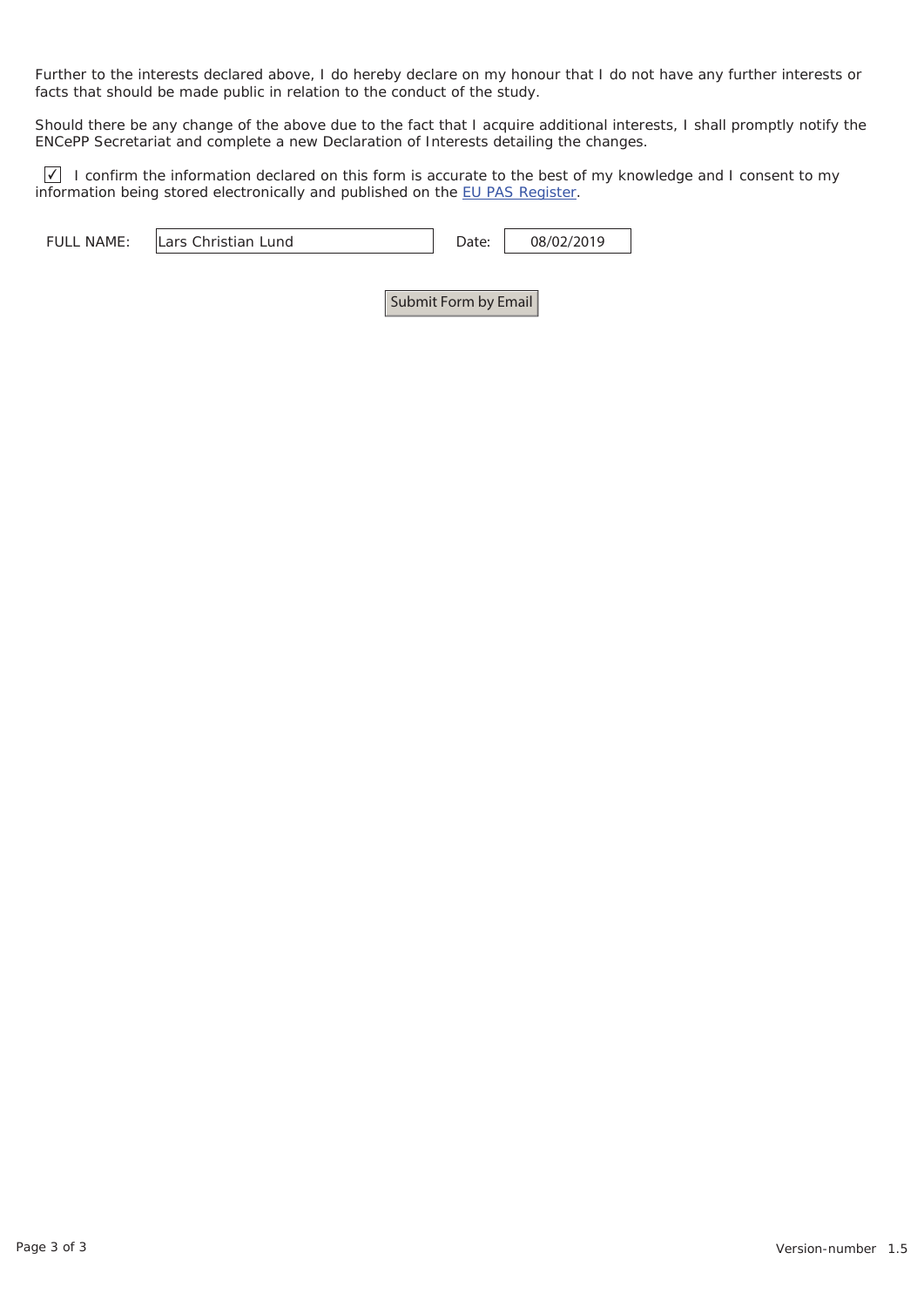

# **Declaration of Interests**

# **INTRODUCTION**

This document includes your personal details and your declaration of interests to be made public in line with the provisions of the ENCePP Code of Conduct. All parts must be duly completed. You are responsible for the accuracy and completeness of the submitted information.

The form is designed to be filled in electronically; a copy of the form should be uploaded to the EU PAS Register.

**For ENCePP Seal studies only:** the completed form is to be transmitted to the ENCePP Secretariat by email.

| First Name:                        | Karin                                                                                                                                                                                              |
|------------------------------------|----------------------------------------------------------------------------------------------------------------------------------------------------------------------------------------------------|
| Last Name:                         | Gembert                                                                                                                                                                                            |
| Organisation / Research<br>Centre: | Centre for Pharmacoepidemiology<br>Karolinska Institutet<br>Stockholm                                                                                                                              |
| Country:                           | Sweden                                                                                                                                                                                             |
| Contact e-mail Address:            | karin.gembert@ki.se                                                                                                                                                                                |
|                                    | Risk of Skin Cancer and Lymphoma in Users of Topical Tacrolimus, Pimecrolimus,<br>and Corticosteriods. Protopic JOint European Longitudinal Lymphoma and skin<br>cancer Evaluation (JOELLE) study. |
| Study Reference Number: EUPAS      | 2<br>9<br>$\mathbf{1}$<br>7<br>6                                                                                                                                                                   |
|                                    | Are you the (Primary) Lead Investigator of the above study?<br>No.<br>Yes<br>$\overline{\mathcal{A}}$                                                                                              |
|                                    | Are you an investigator/researcher contributing to the above study<br>Yes<br>No<br>√                                                                                                               |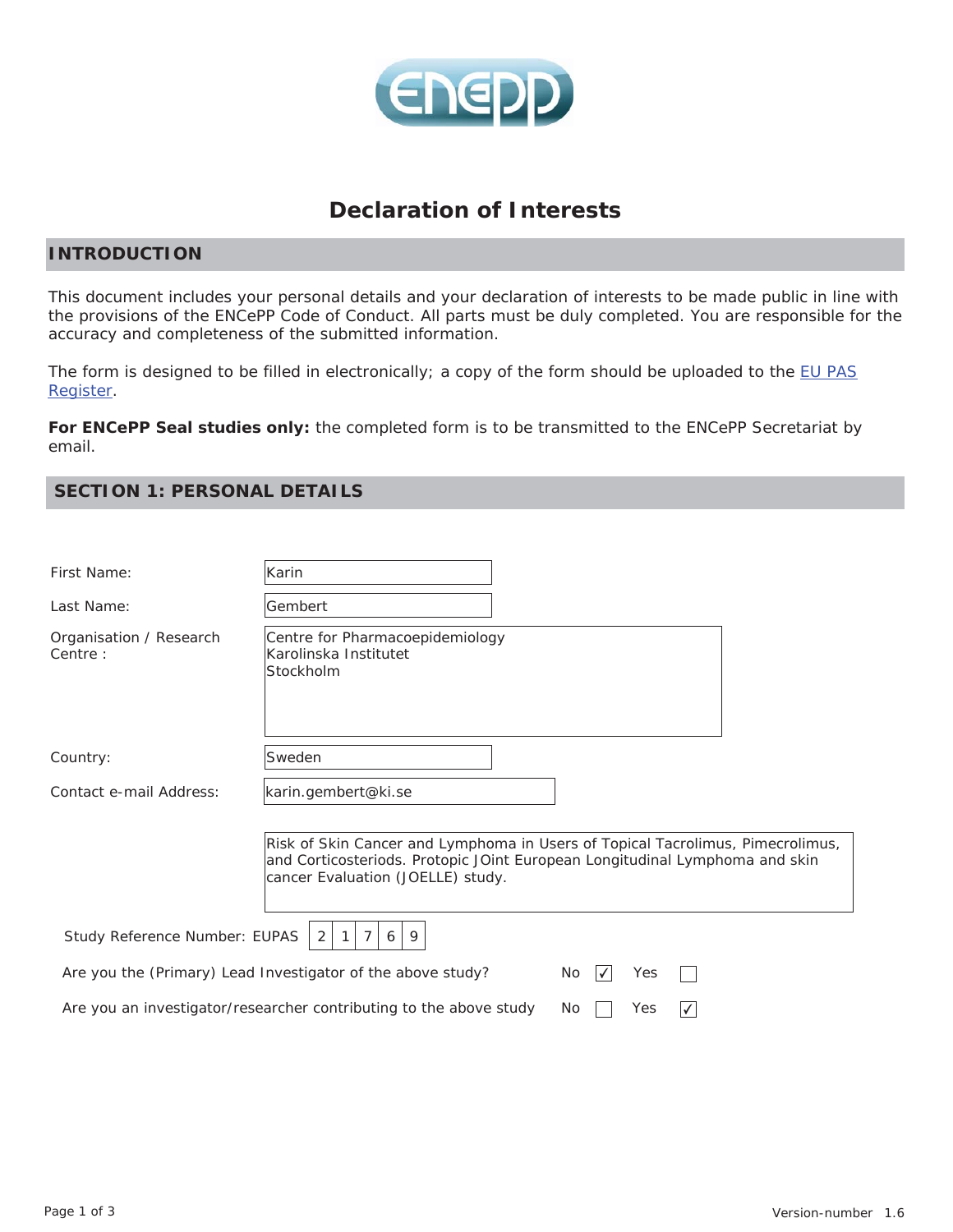In this section you must declare any interests in the pharmaceutical industry that you currently have or had within the past 3 years. If you have interests to declare please tick 'Yes' to the relevant questions. All questions in this part must be answered.

# **2.1 Employment**  $N_0$  ( $\vee$  Yes  $\oslash$

#### **Employment in a pharmaceutical company during past 3 years of study application?**

Pharmaceutical company includes supply or service companies which contribute to research, development, production and maintenance of a medicinal product. Employment relates to salaries currently being directly paid to you by a pharmaceutical company.

| Please specify the pharmaceutical company and dates when employed:                                                                                                                                                                                                                                                                                                                                                                                                                                                                                                                  |                                        |  |  |  |
|-------------------------------------------------------------------------------------------------------------------------------------------------------------------------------------------------------------------------------------------------------------------------------------------------------------------------------------------------------------------------------------------------------------------------------------------------------------------------------------------------------------------------------------------------------------------------------------|----------------------------------------|--|--|--|
| Period:<br>$\bigcap$ Current<br>Past<br>$\mathcal{Q}$                                                                                                                                                                                                                                                                                                                                                                                                                                                                                                                               |                                        |  |  |  |
| From Year: 2005<br>From Month:<br> 11<br>To Month:                                                                                                                                                                                                                                                                                                                                                                                                                                                                                                                                  | 2018<br>108<br>To Year:                |  |  |  |
| H. Lundbeck A/S<br>Name of Pharmaceutical Company:                                                                                                                                                                                                                                                                                                                                                                                                                                                                                                                                  |                                        |  |  |  |
| <b>2.2 Financial Interest</b>                                                                                                                                                                                                                                                                                                                                                                                                                                                                                                                                                       | No $\varnothing$<br>Yes $\bigcap$      |  |  |  |
| Financial interests in the capital of a pharmaceutical company?<br>Financial interests relate to current holding of shares of a pharmaceutical company with the exclusion of independently<br>managed investment funds/pensions schemes that are not exclusively based on the pharmaceutical sector.                                                                                                                                                                                                                                                                                |                                        |  |  |  |
| 2.3 Patent                                                                                                                                                                                                                                                                                                                                                                                                                                                                                                                                                                          | $\odot$<br>Yes $\bigcirc$<br><b>No</b> |  |  |  |
| Patent for a medicinal product?<br>Relates to a patent for a medicinal product currently owned by either you as individual or your organisation/research<br>centre, and you as individual are the beneficiary.                                                                                                                                                                                                                                                                                                                                                                      |                                        |  |  |  |
| 2.4 Consultancy                                                                                                                                                                                                                                                                                                                                                                                                                                                                                                                                                                     | No $\varnothing$<br>Yes $\bigcap$      |  |  |  |
| Consultancy for a pharmaceutical company during the past 3 years of study application?<br>Consultancy refers to provision of advice or services to a pharmaceutical company excluding the concerned study and<br>including but not limited to reviewing activities, data monitoring, statistical analysis, end point committees, regardless<br>of contractual arrangements or any form of remuneration such as consulting fees or honoraria.<br>Note that conference/seminar attendance is not considered a consultancy but should be indicated if subject to fee or<br>honorarium. |                                        |  |  |  |
| 2.5 Strategic Advisory Role                                                                                                                                                                                                                                                                                                                                                                                                                                                                                                                                                         | No $\varphi$<br>Yes $\bigcap$          |  |  |  |
| Strategic Advisory role on activities of a pharmaceutical company during the past 3 years of<br>study application?<br>Participation with the right to vote on/influence the output in a (scientific) advisory board/steering committee with the<br>role of providing advice/expressing opinions on the future strategy, direction or development activities of a<br>pharmaceutical company either in terms of general or product-related strategy, regardless of contractual arrangements<br>or any form of remuneration.                                                           |                                        |  |  |  |

# **2.6 Grant / Funding** No  $\bigcirc$  Yes  $\emptyset$

#### **Grant/funding from a pharmaceutical company other than funds contemplated in the concerned study contract?**

Refers to a grant or funding from a pharmaceutical company which is currently being received by your research group, irrespective of whether you are employed or a volunteer, and you receive no personal gain.

Please specify the pharmaceutical company: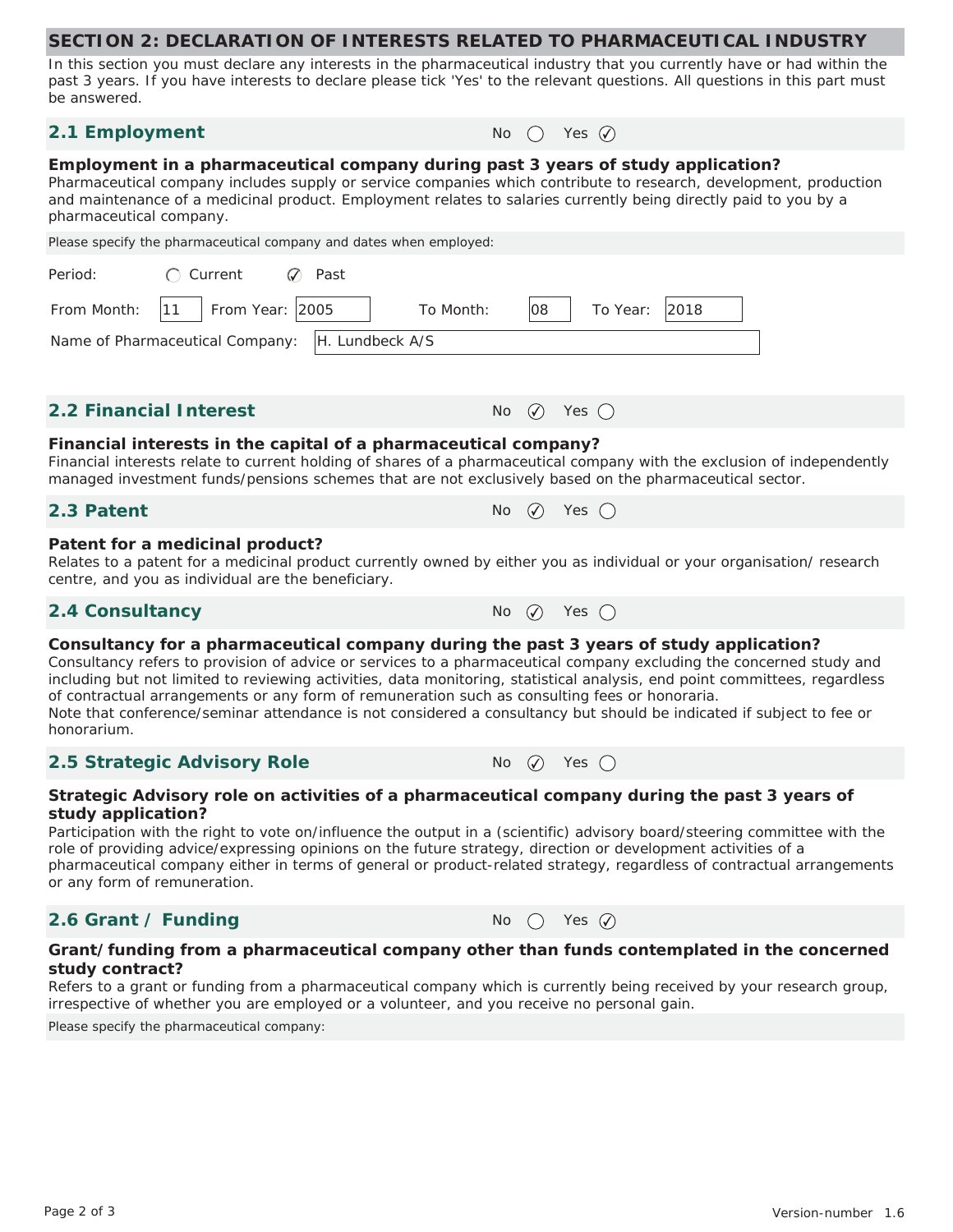| Name of Pharmaceutical Company | Comments                        |  |
|--------------------------------|---------------------------------|--|
| AbbVie                         | Post-authorization safety study |  |
| Astellas                       | Post-authorization safety study |  |
| Bayer                          | Drug utilization study          |  |
| Janssen                        | Post-authorization safety study |  |
| Leo Pharma                     | Post-authorization safety study |  |
| Pfizer                         | Post-authorization safety study |  |

# **SECTION 3: ANY OTHER INTERESTS** No  $\varnothing$  Yes  $\bigcirc$

# **In this section you should declare any other interests of commercial, financial, institutional or personal nature to be made known to the public.\***

Any other relationships/conditions/circumstances that present a potential conflict of interest, including matters relating to members of your family? (\*see definition in Annex 1 of ENCePP Code of Conduct)

Further to the interests declared above, I do hereby declare on my honour that I do not have any further interests or facts that should be made public in relation to the conduct of the study.

Should there be any change of the above due to the fact that I acquire additional interests, I shall promptly complete and upload a new Declaration of Interests detailing the changes.

I confirm the information declared on this form is accurate to the best of my knowledge and I consent to my information being stored electronically and published on the EU PAS Register.

| . NAME:<br>FULL. | Karin Gembert | )ate: | 14/02/2019 |
|------------------|---------------|-------|------------|
|                  |               |       |            |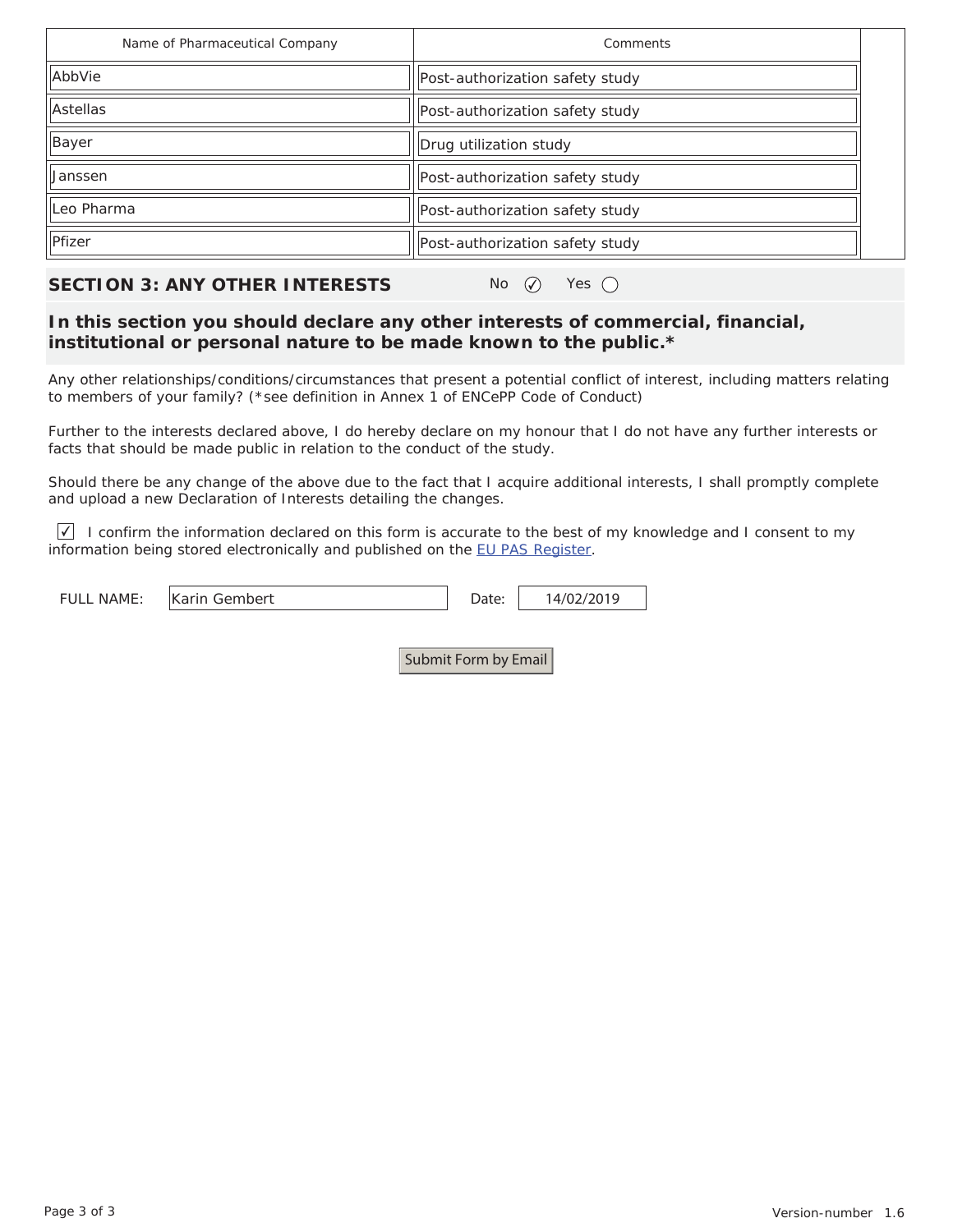

# **Declaration of Interests**

# **INTRODUCTION**

This document includes your personal details and your declaration of interests to be made public in line with the provisions of the ENCePP Code of Conduct. All parts must be duly completed. You are responsible for the accuracy and completeness of the submitted information.

The form is designed to be filled in electronically; a copy of the form should be uploaded to the EU PAS Register.

**For ENCePP Seal studies only:** the completed form is to be transmitted to the ENCePP Secretariat by email.

| First Name:                        | Camilla                                                                                                                                                                                            |
|------------------------------------|----------------------------------------------------------------------------------------------------------------------------------------------------------------------------------------------------|
| Last Name:                         | Byström                                                                                                                                                                                            |
| Organisation / Research<br>Centre: | Centre for Pharmacoepidemiology<br>Karolinska Institutet<br>Stockholm                                                                                                                              |
| Country:                           | Sweden                                                                                                                                                                                             |
| Contact e-mail Address:            | camilla.bystrom@ki.se                                                                                                                                                                              |
|                                    | Risk of Skin Cancer and Lymphoma in Users of Topical Tacrolimus, Pimecrolimus,<br>and Corticosteriods. Protopic JOint European Longitudinal Lymphoma and skin<br>cancer Evaluation (JOELLE) study. |
| Study Reference Number: EUPAS      | 2<br>$\overline{7}$<br>9<br>$\mathbf{1}$<br>6                                                                                                                                                      |
|                                    | Are you the (Primary) Lead Investigator of the above study?<br>No<br>Yes<br>₩                                                                                                                      |
|                                    | Are you an investigator/researcher contributing to the above study<br>Yes<br>No<br>✓                                                                                                               |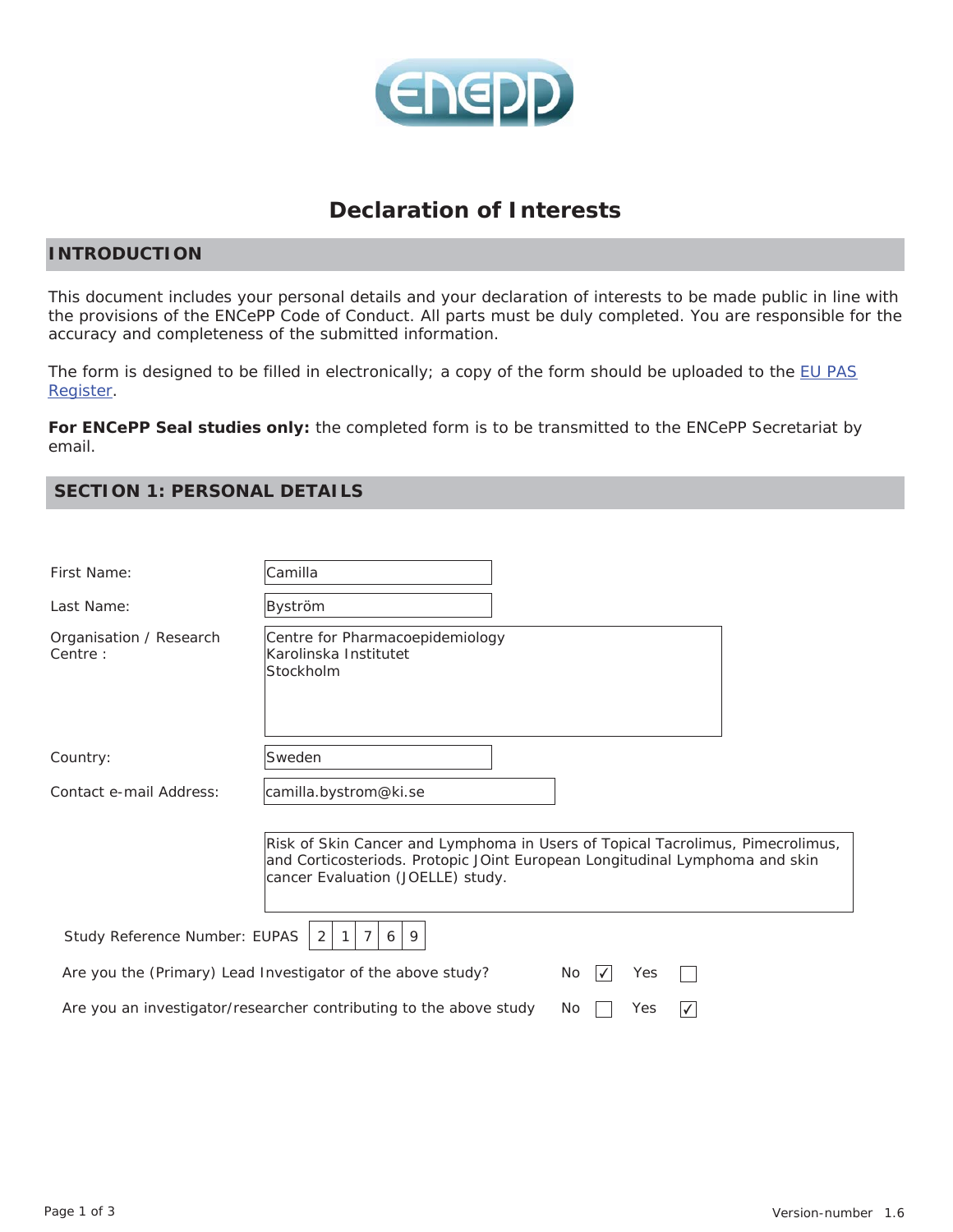In this section you must declare any interests in the pharmaceutical industry that you currently have or had within the past 3 years. If you have interests to declare please tick 'Yes' to the relevant questions. All questions in this part must be answered.

#### **2.1 Employment**  $N_0$   $\oslash$  Yes  $\oslash$

#### **Employment in a pharmaceutical company during past 3 years of study application?**

Pharmaceutical company includes supply or service companies which contribute to research, development, production and maintenance of a medicinal product. Employment relates to salaries currently being directly paid to you by a pharmaceutical company.

#### **2.2 Financial Interest**  $\qquad \qquad \mathsf{No} \quad \mathsf{No} \quad \mathsf{Yes} \quad \mathsf{On}$

#### **Financial interests in the capital of a pharmaceutical company?**

Financial interests relate to current holding of shares of a pharmaceutical company with the exclusion of independently managed investment funds/pensions schemes that are not exclusively based on the pharmaceutical sector.

#### **2.3 Patent**  $\bigcap_{n=1}^{\infty} P_n$   $\bigcap_{n=1}^{\infty} P_n$   $\bigcap_{n=1}^{\infty} P_n$   $\bigcap_{n=1}^{\infty} P_n$   $\bigcap_{n=1}^{\infty} P_n$

#### **Patent for a medicinal product?**

Relates to a patent for a medicinal product currently owned by either you as individual or your organisation/ research centre, and you as individual are the beneficiary.

# **2.4 Consultancy** No  $\varnothing$  Yes  $\bigcap$

#### **Consultancy for a pharmaceutical company during the past 3 years of study application?**

Consultancy refers to provision of advice or services to a pharmaceutical company excluding the concerned study and including but not limited to reviewing activities, data monitoring, statistical analysis, end point committees, regardless of contractual arrangements or any form of remuneration such as consulting fees or honoraria. Note that conference/seminar attendance is not considered a consultancy but should be indicated if subject to fee or honorarium.

# **2.5 Strategic Advisory Role** No ⊘ Yes ○

#### **Strategic Advisory role on activities of a pharmaceutical company during the past 3 years of study application?**

Participation with the right to vote on/influence the output in a (scientific) advisory board/steering committee with the role of providing advice/expressing opinions on the future strategy, direction or development activities of a pharmaceutical company either in terms of general or product-related strategy, regardless of contractual arrangements or any form of remuneration.

# **2.6 Grant / Funding**  $N_0$  (  $\gamma$  Yes  $\widehat{Q}$

#### **Grant/funding from a pharmaceutical company other than funds contemplated in the concerned study contract?**

Refers to a grant or funding from a pharmaceutical company which is currently being received by your research group, irrespective of whether you are employed or a volunteer, and you receive no personal gain.

Please specify the pharmaceutical company:

| Name of Pharmaceutical Company | Comments                        |  |
|--------------------------------|---------------------------------|--|
| AbbVie                         | Post-authorization safety study |  |
| Bayer                          | Drug utilization                |  |
| <b>Janssen</b>                 | Post-authorization safety study |  |
| IlLeo Pharma                   | Post-authorization safety study |  |
| Pfizer                         | Post-authorization safety study |  |

# **SECTION 3: ANY OTHER INTERESTS** No  $\varnothing$  Yes  $\bigcap$

**In this section you should declare any other interests of commercial, financial, institutional or personal nature to be made known to the public.\***

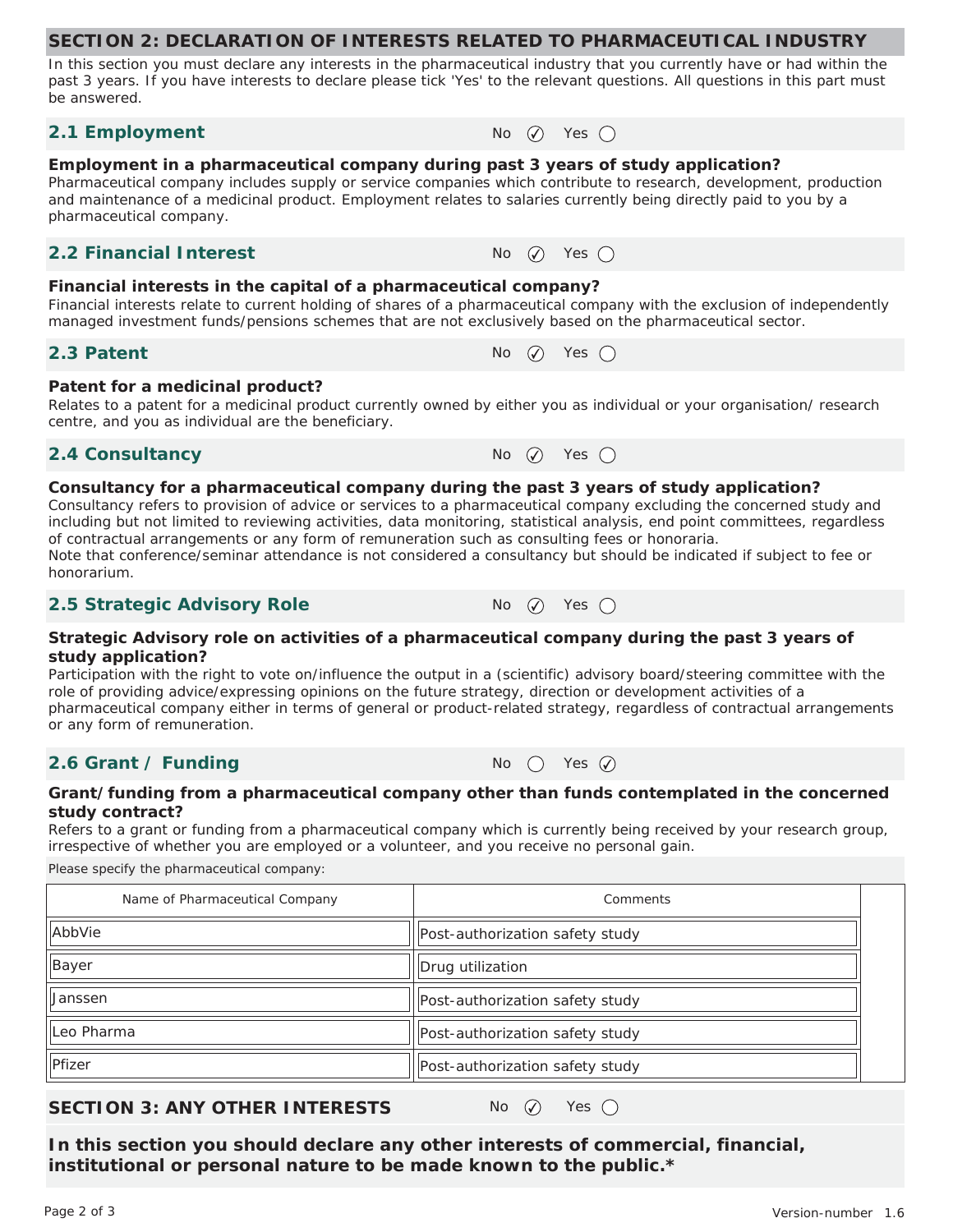Any other relationships/conditions/circumstances that present a potential conflict of interest, including matters relating to members of your family? (\*see definition in Annex 1 of ENCePP Code of Conduct)

Further to the interests declared above, I do hereby declare on my honour that I do not have any further interests or facts that should be made public in relation to the conduct of the study.

Should there be any change of the above due to the fact that I acquire additional interests, I shall promptly complete and upload a new Declaration of Interests detailing the changes.

 $\vee$  I confirm the information declared on this form is accurate to the best of my knowledge and I consent to my information being stored electronically and published on the EU PAS Register.

| <b>FULL NAME:</b> | Camilla Byström | 14/02/2019 |
|-------------------|-----------------|------------|
|                   |                 |            |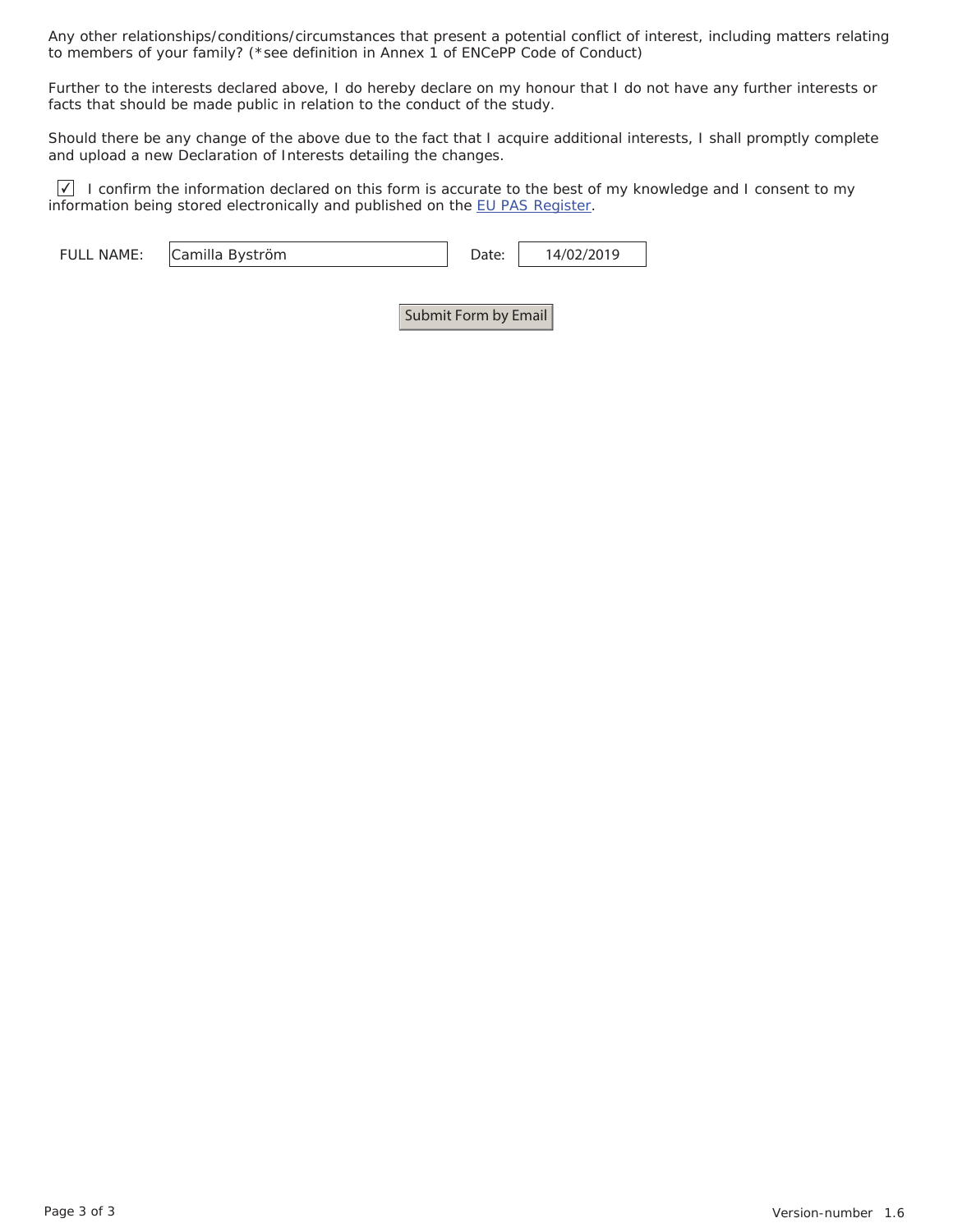

# **Declaration of Interests**

# **INTRODUCTION**

This document includes your personal details and your declaration of interests to be made public in line with the provisions of the ENCePP Code of Conduct. All parts must be duly completed. You are responsible for the accuracy and completeness of the submitted information.

The form is designed to be filled in electronically; a copy of the form should be uploaded to the EU PAS Register.

**For ENCePP Seal studies only:** the completed form is to be transmitted to the ENCePP Secretariat by email.

| First Name:                                                                                     | Marcus                                                                                                                                                                                             |  |  |
|-------------------------------------------------------------------------------------------------|----------------------------------------------------------------------------------------------------------------------------------------------------------------------------------------------------|--|--|
| Last Name:                                                                                      | Schmitt-Egenolf                                                                                                                                                                                    |  |  |
| Organisation / Research<br>Centre:                                                              | Dep. of Public Health & Clinical Medicine<br>Dermatology, Umeå University<br>SE-901 85 Umeå, Sweden<br>Phone: +46 (0)90 785 2875<br>marcus.schmitt-egenolf@umu.se<br>www.derma.org                 |  |  |
| Country:                                                                                        | Sweden                                                                                                                                                                                             |  |  |
| Contact e-mail Address:                                                                         | marcus.schmitt-egenolf@umu.se                                                                                                                                                                      |  |  |
|                                                                                                 | Risk of Skin Cancer and Lymphoma in Users of Topical Tacrolimus, Pimecrolimus,<br>and Corticosteriods. Protopic JOint European Longitudinal Lymphoma and skin<br>cancer Evaluation (JOELLE) study. |  |  |
| Study Reference Number: EUPAS<br>$\overline{7}$<br>9<br>2<br>$\mathbf{1}$<br>6                  |                                                                                                                                                                                                    |  |  |
|                                                                                                 | Are you the (Primary) Lead Investigator of the above study?<br>No<br>Yes<br>∨                                                                                                                      |  |  |
| Are you an investigator/researcher contributing to the above study<br>No<br>Yes<br>$\checkmark$ |                                                                                                                                                                                                    |  |  |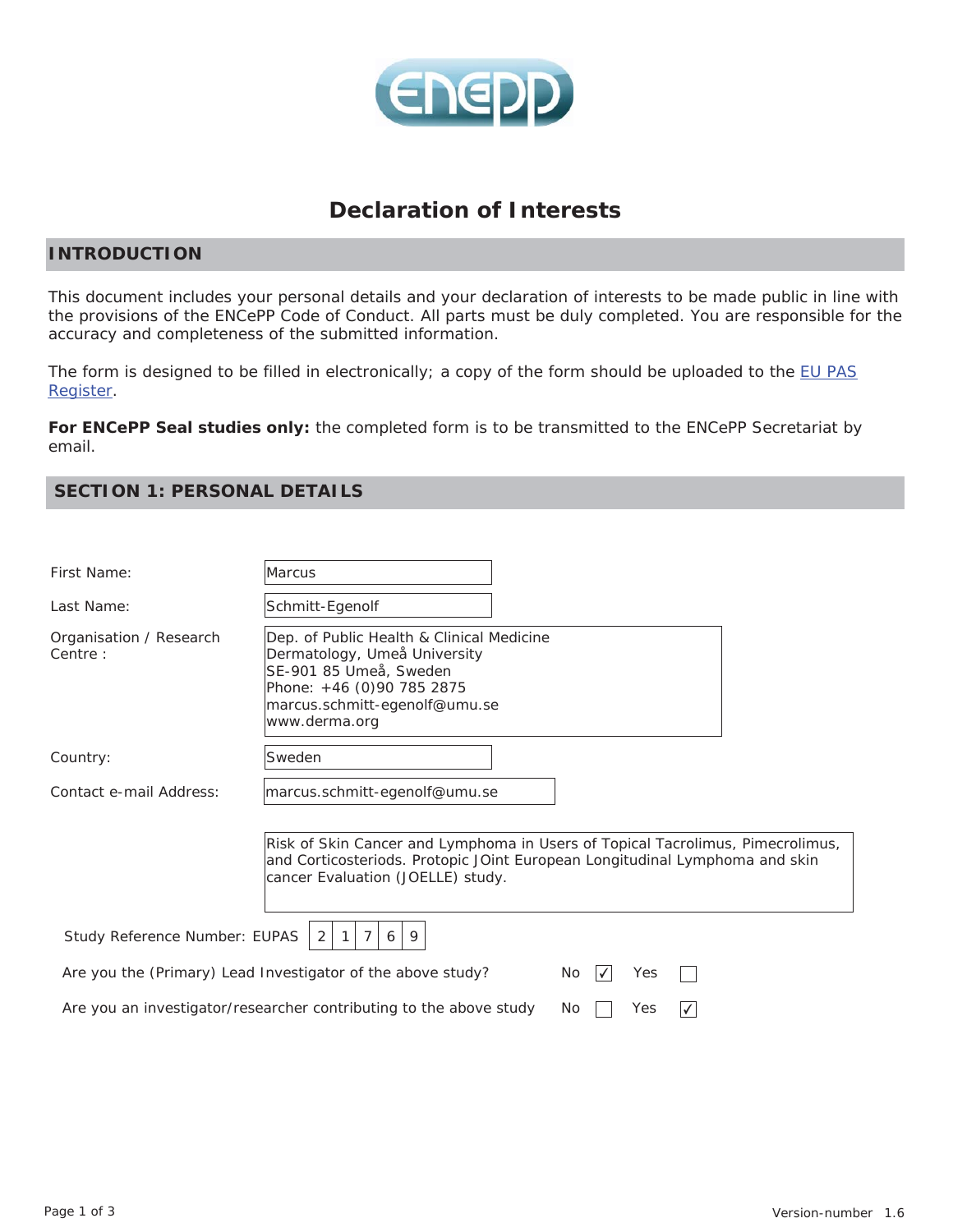In this section you must declare any interests in the pharmaceutical industry that you currently have or had within the past 3 years. If you have interests to declare please tick 'Yes' to the relevant questions. All questions in this part must be answered.

#### **2.1 Employment**  $N_0$   $\oslash$  Yes  $\oslash$

# **Employment in a pharmaceutical company during past 3 years of study application?**

Pharmaceutical company includes supply or service companies which contribute to research, development, production and maintenance of a medicinal product. Employment relates to salaries currently being directly paid to you by a pharmaceutical company.

#### **2.2 Financial Interest**  $\qquad \qquad \mathsf{No} \quad \mathsf{No} \quad \mathsf{Yes} \quad \mathsf{On}$

#### **Financial interests in the capital of a pharmaceutical company?**

Financial interests relate to current holding of shares of a pharmaceutical company with the exclusion of independently managed investment funds/pensions schemes that are not exclusively based on the pharmaceutical sector.

#### **Patent for a medicinal product?**

Relates to a patent for a medicinal product currently owned by either you as individual or your organisation/ research centre, and you as individual are the beneficiary.

# **2.4 Consultancy** No  $\varnothing$  Yes  $\bigcap$

#### **Consultancy for a pharmaceutical company during the past 3 years of study application?**

Consultancy refers to provision of advice or services to a pharmaceutical company excluding the concerned study and including but not limited to reviewing activities, data monitoring, statistical analysis, end point committees, regardless of contractual arrangements or any form of remuneration such as consulting fees or honoraria. Note that conference/seminar attendance is not considered a consultancy but should be indicated if subject to fee or honorarium.

#### **2.5 Strategic Advisory Role** No  $\oslash$  Yes  $\bigcirc$

#### **Strategic Advisory role on activities of a pharmaceutical company during the past 3 years of study application?**

Participation with the right to vote on/influence the output in a (scientific) advisory board/steering committee with the role of providing advice/expressing opinions on the future strategy, direction or development activities of a pharmaceutical company either in terms of general or product-related strategy, regardless of contractual arrangements or any form of remuneration.

# **2.6 Grant / Funding**  $N_0$   $\qquad \qquad N_1$   $N_2$   $\qquad \qquad N_3$   $\qquad \qquad N_4$

#### **Grant/funding from a pharmaceutical company other than funds contemplated in the concerned study contract?**

Refers to a grant or funding from a pharmaceutical company which is currently being received by your research group, irrespective of whether you are employed or a volunteer, and you receive no personal gain.

# **SECTION 3: ANY OTHER INTERESTS** No  $\varnothing$  Yes  $\bigcirc$

# **In this section you should declare any other interests of commercial, financial, institutional or personal nature to be made known to the public.\***

Any other relationships/conditions/circumstances that present a potential conflict of interest, including matters relating to members of your family? (\*see definition in Annex 1 of ENCePP Code of Conduct)

Further to the interests declared above, I do hereby declare on my honour that I do not have any further interests or facts that should be made public in relation to the conduct of the study.

Should there be any change of the above due to the fact that I acquire additional interests, I shall promptly complete and upload a new Declaration of Interests detailing the changes.

I confirm the information declared on this form is accurate to the best of my knowledge and I consent to my information being stored electronically and published on the EU PAS Register.





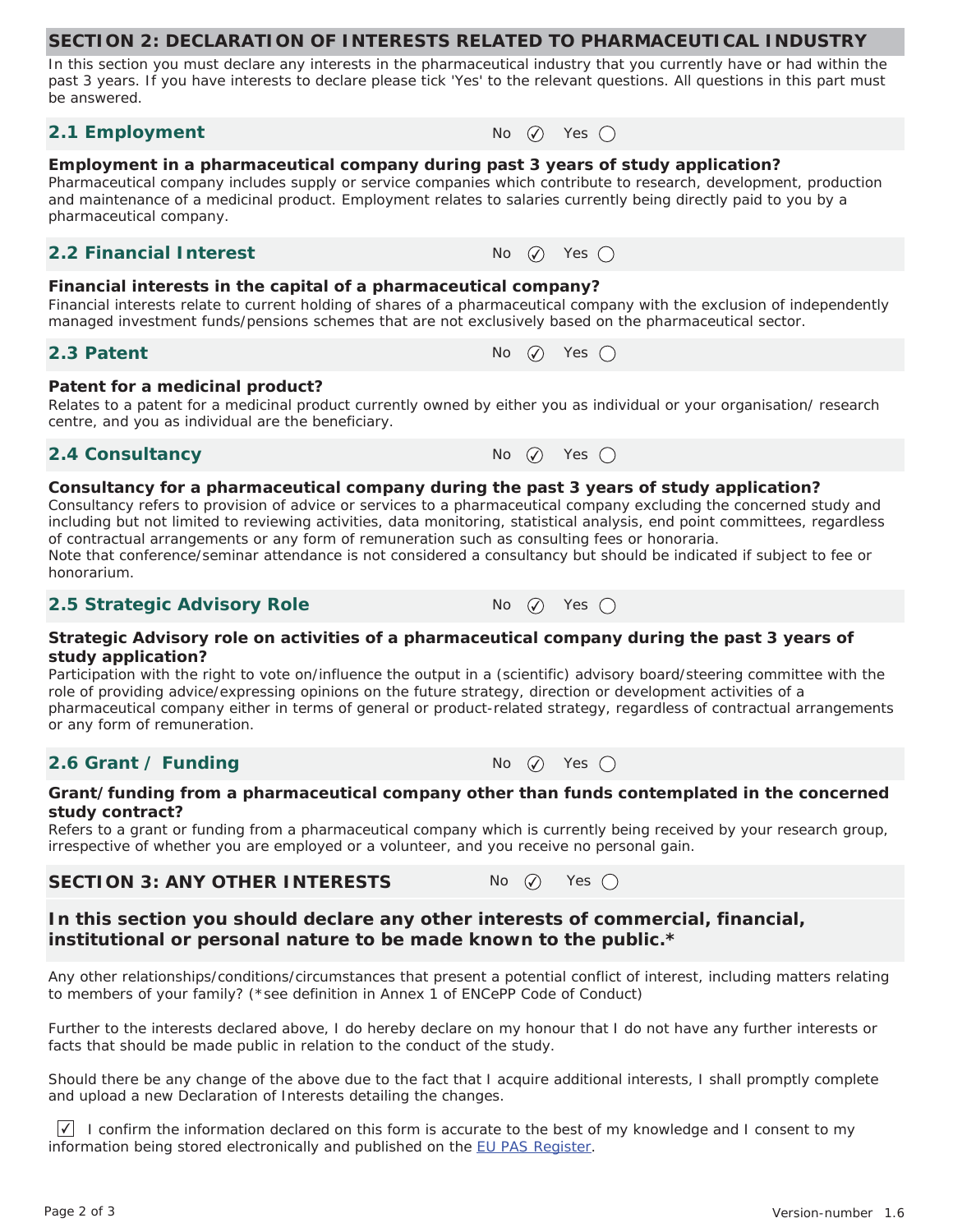| Marcus Schmitt-Egenolf<br>NAME:<br>FULI |
|-----------------------------------------|
|-----------------------------------------|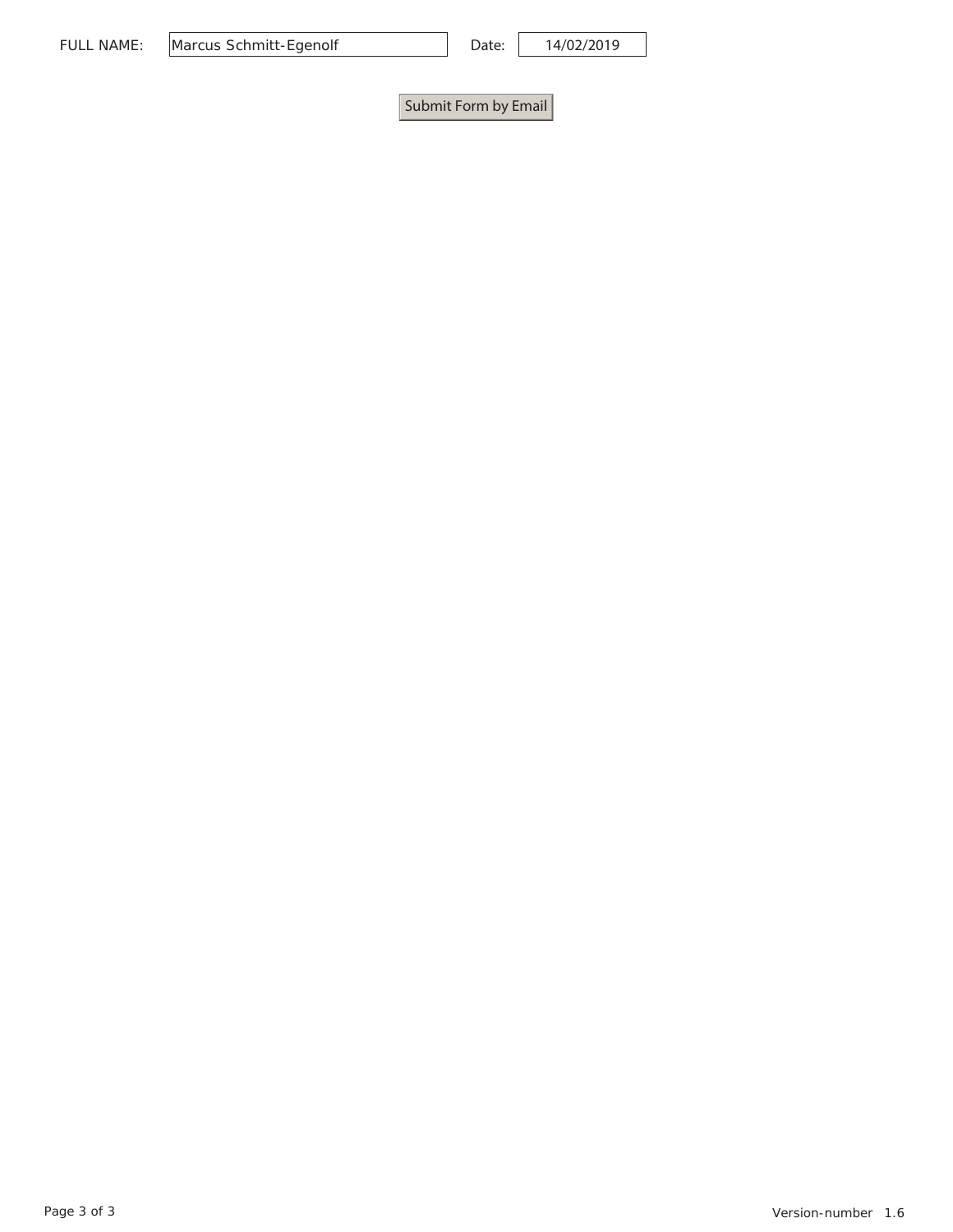

# **Declaration of Interests for ENCePP SEAL Studies**

#### **INTRODUCTION**

This document includes your personal details and your declaration of interests to be made public in line with the provisions of the ENCePP Code of Conduct. All parts must be duly completed. Your declaration will not be accepted if any fields are left empty. You are responsible for the accuracy and completeness of the submitted information.

The form is designed to be filled in electronically and to be transmitted to the ENCePP Secretariat by email; in parallel, a copy of the form should be uploaded to the EU PAS Register.

| First Name:                         | Carla                                                                                                                                                                                             |
|-------------------------------------|---------------------------------------------------------------------------------------------------------------------------------------------------------------------------------------------------|
| Last Name:                          | Franzoni                                                                                                                                                                                          |
| Organisation / Research<br>Centre : | <b>RTI Health Solutions</b>                                                                                                                                                                       |
|                                     |                                                                                                                                                                                                   |
| Country:                            | Spain                                                                                                                                                                                             |
| Contact e-mail Address:             | cfranzoni@rti.org                                                                                                                                                                                 |
|                                     | Risk of Skin Cancer and Lymphoma in Users of Topical Tacrolimus, Pimecrolimus,<br>and Corticosteroids. Protopic JOint European Longitudinal Lymphoma and skin<br>cancer Evaluation (JOELLE) Study |
| Study Reference Number: EUPAS       | $\overline{7}$<br>2<br>1<br>6<br>9                                                                                                                                                                |
|                                     | Are you the (Primary) Lead Investigator of the above study?<br>No.<br>Yes<br>$\sqrt{}$                                                                                                            |
|                                     | Are you an investigator/researcher contributing to the above study<br>Yes<br>No.                                                                                                                  |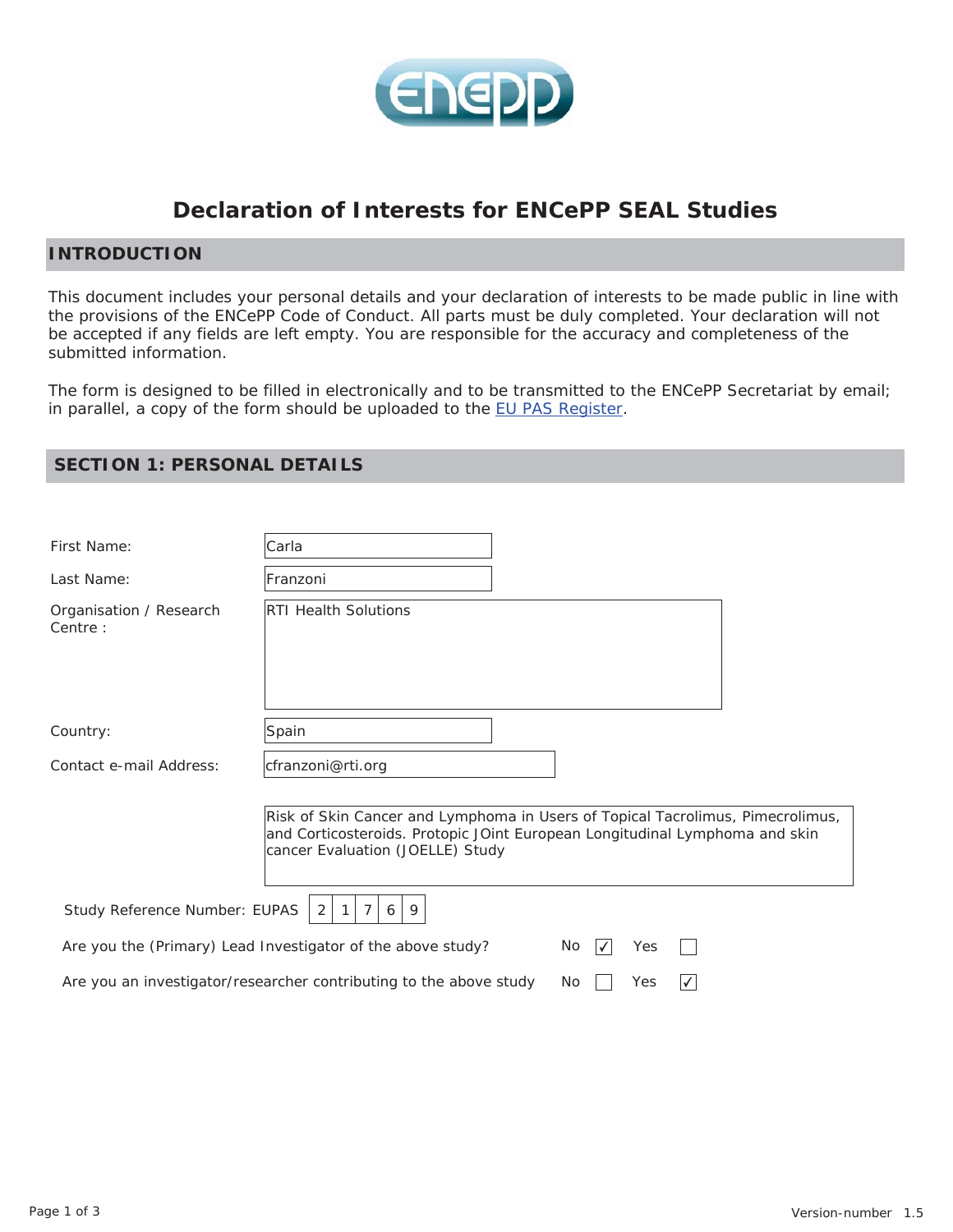In this section you must declare any interests in the pharmaceutical industry that you currently have or had within the past 3 years. If you have interests to declare please tick 'Yes' to the relevant questions. All questions in this part must be answered.

#### **2.1 Employment**  $N_0$   $\oslash$  Yes  $\oslash$

# **Employment in a pharmaceutical company during past 3 years of study application?**

Pharmaceutical company includes supply or service companies which contribute to research, development, production and maintenance of a medicinal product. Employment relates to salaries currently being directly paid to you by a pharmaceutical company.

#### **2.2 Financial Interest**  $\qquad \qquad \mathsf{No} \quad \mathsf{No} \quad \mathsf{Yes} \quad \mathsf{On}$

#### **Financial interests in the capital of a pharmaceutical company?**

Financial interests relate to current holding of shares of a pharmaceutical company with the exclusion of independently managed investment funds/pensions schemes that are not exclusively based on the pharmaceutical sector.

#### **2.3 Patent**  $\bigcap_{n=1}^{\infty} P_n$   $\bigcap_{n=1}^{\infty} P_n$   $\bigcap_{n=1}^{\infty} P_n$   $\bigcap_{n=1}^{\infty} P_n$   $\bigcap_{n=1}^{\infty} P_n$

#### **Patent for a medicinal product?**

Relates to a patent for a medicinal product currently owned by either you as individual or your organisation/ research centre, and you as individual are the beneficiary.

# **2.4 Consultancy** No  $\oslash$  Yes  $\bigcirc$

#### **Consultancy for a pharmaceutical company during the past 3 years of study application?**

Consultancy refers to provision of advice or services to a pharmaceutical company excluding the concerned study and including but not limited to reviewing activities, data monitoring, statistical analysis, end point committees, regardless of contractual arrangements or any form of remuneration such as consulting fees or honoraria. Note that conference/seminar attendance is not considered a consultancy but should be indicated if subject to fee or honorarium.

# **2.5 Strategic Advisory Role** No ⊘ Yes ○

#### **Strategic Advisory role on activities of a pharmaceutical company during the past 3 years of study application?**

Participation with the right to vote on/influence the output in a (scientific) advisory board/steering committee with the role of providing advice/expressing opinions on the future strategy, direction or development activities of a pharmaceutical company either in terms of general or product-related strategy, regardless of contractual arrangements or any form of remuneration.

# **2.6 Grant / Funding**  $N_0$  (  $\gamma$  Yes  $\widehat{Q}$

**Grant/funding from a pharmaceutical company other than funds contemplated in the concerned study contract?** 

Refers to a grant or funding from a pharmaceutical company which is currently being received by your research group, irrespective of whether you are employed or a volunteer, and you receive no personal gain.

Please specify the pharmaceutical company:

| Name of Pharmaceutical Company                                                                                                                                                                                                                                             | Comments                                              |  |
|----------------------------------------------------------------------------------------------------------------------------------------------------------------------------------------------------------------------------------------------------------------------------|-------------------------------------------------------|--|
| Over 100 pharma and biotech companies<br>(including all top 50) fund studies through<br>contracts with my employer including EU<br><b>PASregistered</b><br>Studies for LEO Pharma, Servier, Merck<br> Sharpe & Dohme Corp., Astra Zeneca, Vifor & IV<br>lliron consortium. | http://www.encepp.eu/encepp/viewResource.htm?id=19407 |  |

# **SECTION 3: ANY OTHER INTERESTS** No  $\varnothing$  Yes  $\bigcap$

# **In this section you should declare any other interests to be made known to the public.**

Any other relationships/conditions/circumstances that present a potential conflict of interest, including matters relating to members of your family?